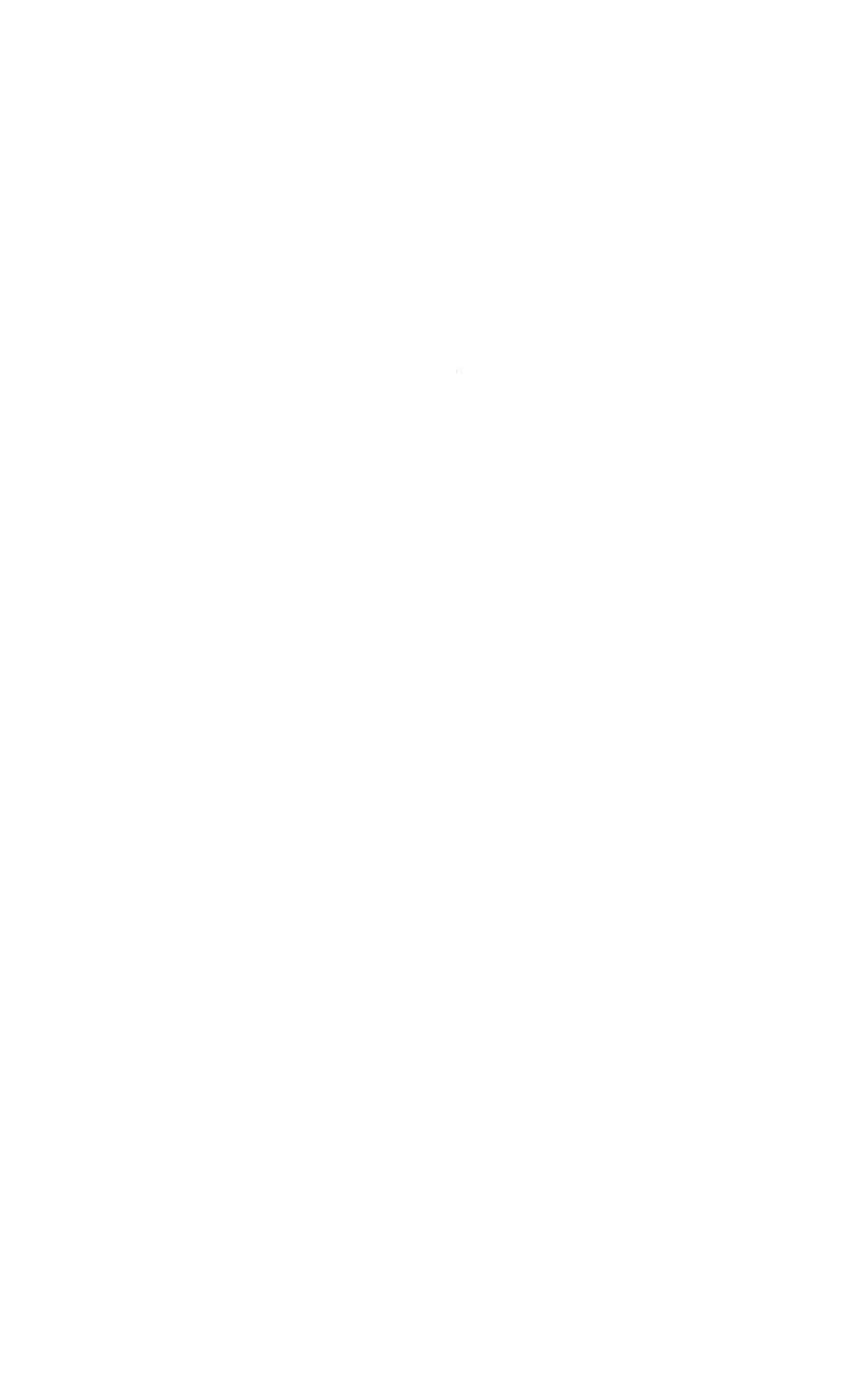Mr. Faison presented the plans for both locations and discussed the cost involved. and the pros and cons for each site. He asked the Board if they were looking mainly at cost or location. The Board concurred it was the cost. The options presented for Eastside would be more expensive.

 $\Box$ 

 $\Box$ 

After a lot of discussion about the plans and costs' of each option Mrs. Ralph asked if the Board wanted to stop now or if they wanted to move forward with the project. The Board members stated we promised the County a service and we need to provide that service. However, they wanted the public to understand the costs involved by the Sheriff requesting that his five (5) Statefunded positions remain at the Sheriff's. Department location. At such time that the existing equipment located in the Sheriff's Department needs to be replaced, and/or the Sheriff feels he needs personnel beyond the five allocated by the Compensation Board, then the Sheriff needs to understand the Dispatchers will be combined at the new Dispatch Center.

Mr. Faison commented that he would like to negotiate the price of the Old VFD with the low bidder to see if he could get a lower price.

The Board members discussed their concerns regarding the quality of the materials and the expectations of the Citizens to have a functional building rather than a building that looks good and costs a lot of money.

# IN RE: AUTHORIZATION TO ENTER INTO NEGOTIATONS WITH LOW BIDDER FOR THE PUBLIC SAFETY BUILDING AT THE OLD VFD

Upon Motion of Mr. Moody, Seconded by Mr. Haraway, Mr. Moody, Mr. Clay, Mr. Haraway, Mr. Bowman, Mr. Bracey, voting "Aye",

BE IT RESOLVED that the Board of Supervisors of Dinwiddie County, Virginia, hereby authorizes the Buildings and Grounds Superintendent to enter into negotiations with the low bidder Specialty Mechanical Co., to see what can be done to lower the bid price for the renovation of the Old DVFD building.

# IN RE: REVIEW OF ONGOING PROJECTS - CONT

Mrs. Ralph continued her review of the ongoing projects.

2<sup>nd</sup> FULL TIME CREW Darvills couple presented case Board instructed staff to proceed with putting on  $2<sup>nd</sup> - 24$ -hour crew Ambulance purchased and delivered Applications solicited and reviewed Revenue Recovery Program presented We have 2 choices  $-$ 

Continue with present crew Hire new crew and continue with Revenue Recovery Revenue Recovery recommendations: Advertise ordinance to implement subscription program and include provision for sliding scale fees Put together information to show where unit will be needed

The Board asked Mr. David Jolly, Public Safety Director, which part of the County most of the calls came from and who provided the services. He gave the following stats:

BOOK 15 PAGE 215 JANUARY 16, 2001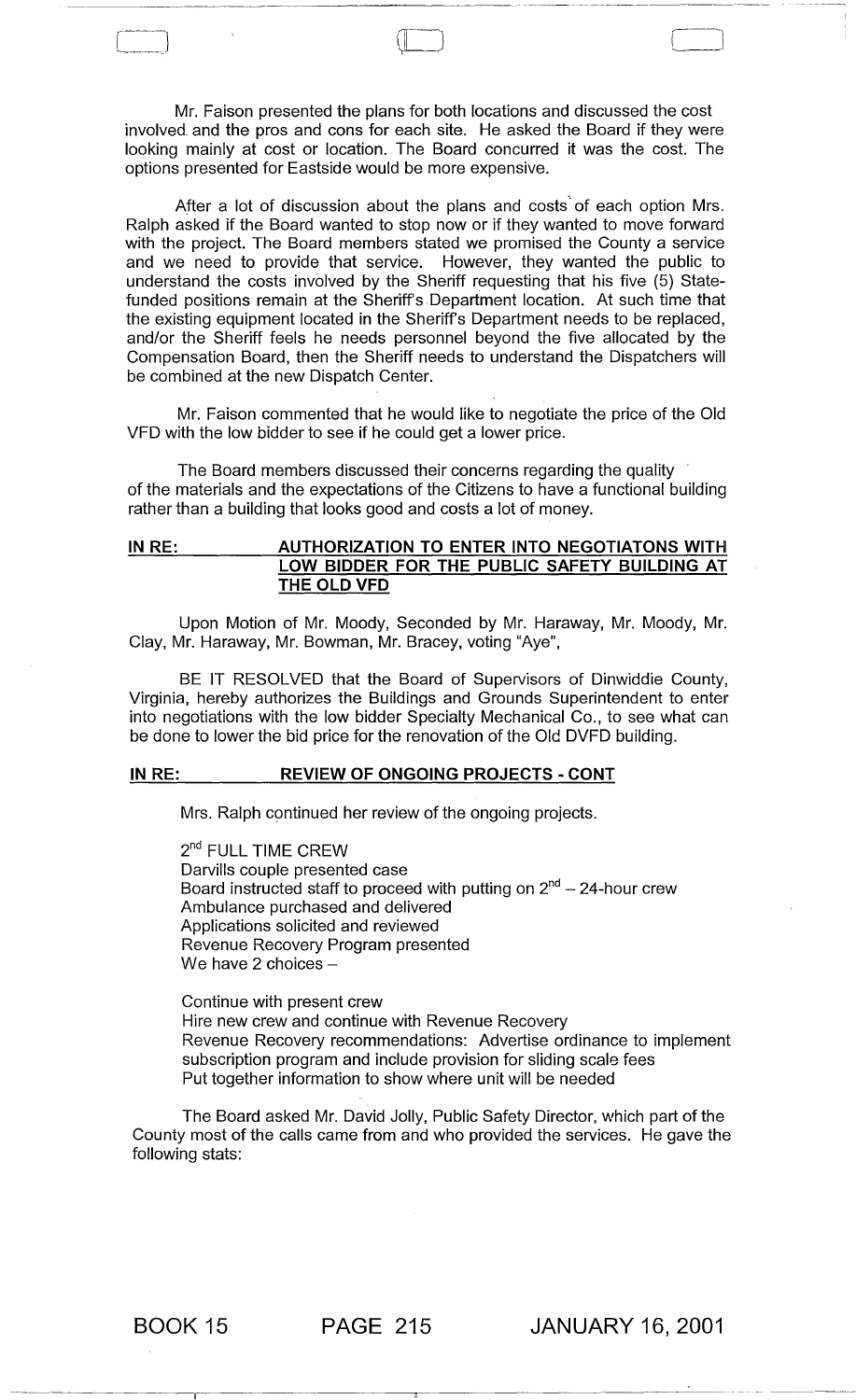# FY 2001 RESCUE CALLS - TOTAL CALLS 2,753

| <b>CALLS</b>             | VFD                                                            |
|--------------------------|----------------------------------------------------------------|
| 895<br>641<br>340<br>307 | <b>NAMOZINE</b><br><b>DINWIDDIE</b><br><b>MCKENNEY</b><br>FORD |
|                          |                                                                |

The Board asked if we had requested or received mutual aid from any of the other counties. Mr. Jolly responded we received mutual aid 463 times. He was asked how many times we were asked to give mutual aid. He commented he didn't have that count. He stated we assisted when we could but we don't have enough people or units to cover our own County.

Mrs. Ralph asked the Board if they still wanted to put the second full time crew and unit on.

Mr. Haraway stated we promised the citizens we were going to add the second unit and he felt the Board should do it. The Board agreed.

# IN RE: LUNCH RECESS

Mr. Bracey called for a lunch recess at 12:29 P.M. The meeting reconvened at 1:02 P.M.

#### IN RE: CLOSED SESSION

Mr. Haraway stated I move to close this meeting in order to discuss matters exempt under section:

■ Personnel Matters, § 2.2-3711 A.1, of the Code of Virginia, (candidates for employment OR the assignment, appointment, promotion, performance, demotion, discipline, salaries, compensation, resignation of employees) Administrative Staff and Code Compliance

Mr. Clay seconded the motion. Mr. Moody, Mr. Clay, Mr. Haraway, Mr. Bowman, Mr. Bracey, voting "Aye", the Board moved into the Closed Meeting at 1 :03 P.M.

A vote having been made and approved the meeting reconvened into Open Session at 1:57 P.M.

### IN RE: CERTIFICATION

Whereas, this Board convened in a closed meeting under § 2.2-3711 A.1, for the purpose of Personnel - Administrative Staff and Code Compliance

And whereas, no member has made a statement that there was a departure from the lawful purpose of such closed meeting or the matters identified in the motion were discussed.

Now be it certified, that only those matters as were identified in the motion were heard, discussed or considered in the meeting.

Upon Motion of Mr. Clay, Seconded by Mr. Haraway, Mr. Moody, Mr. Clay, Mr. Haraway, Mr. Bowman, Mr. Bracey, voting "Aye", this Certification Resolution was adopted.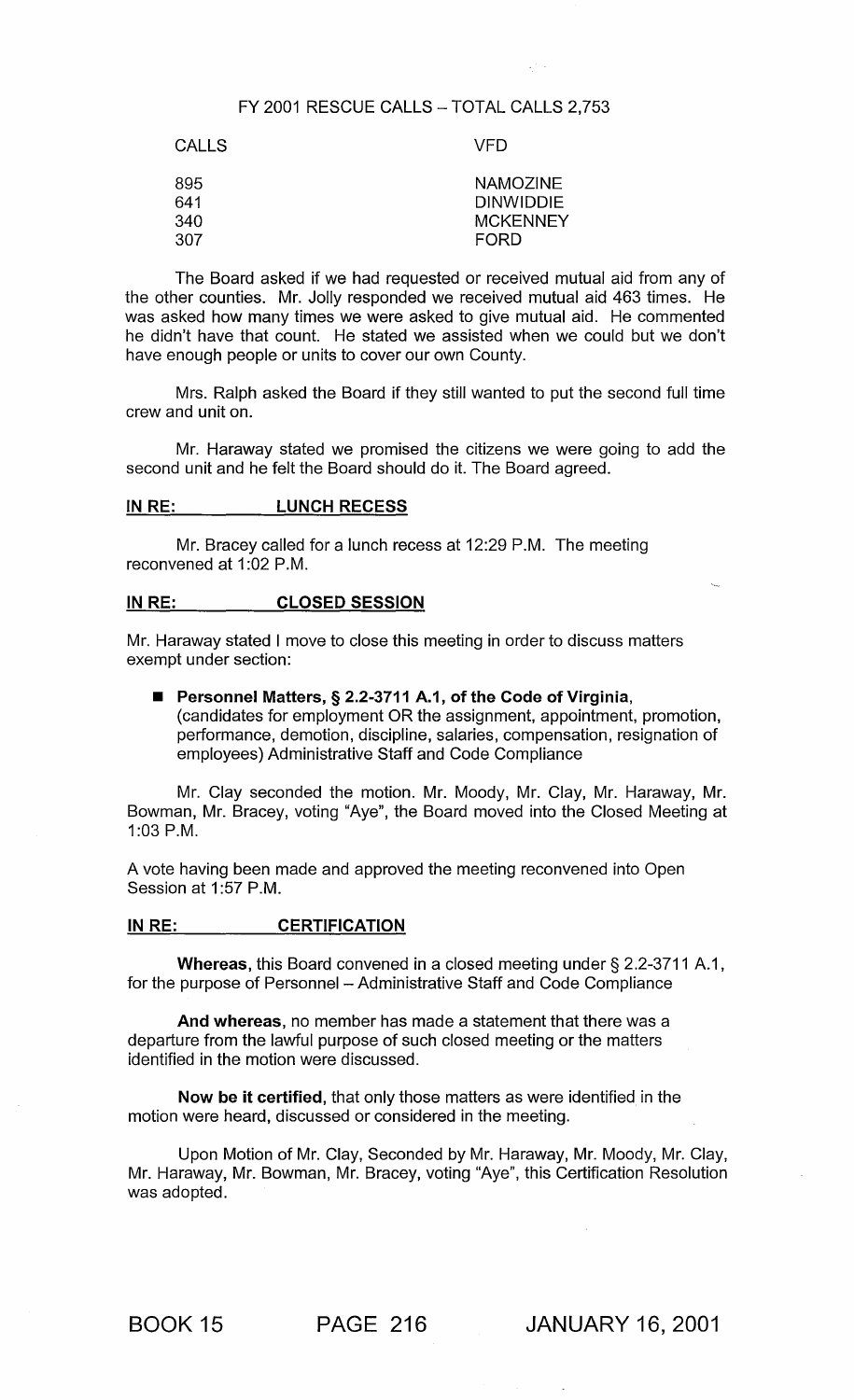# **IN** RE: **ADJOURNMENT**

Upon Motion of Mr. Clay, Seconded by Mr. Haraway, Mr. Moody, Mr. Clay, Mr. Haraway, Mr. Bowman. Mr. Bracey, voting "Aye", the meeting adjourned at 1:58 P.M.

Edward A. Brecey, Chairman

Wendy *(Akbu Kalph)*<br>Wendy Weber Ralph

Interim County Administrator

labr

 $\boxed{\phantom{1}}$ 

'i'

I I I